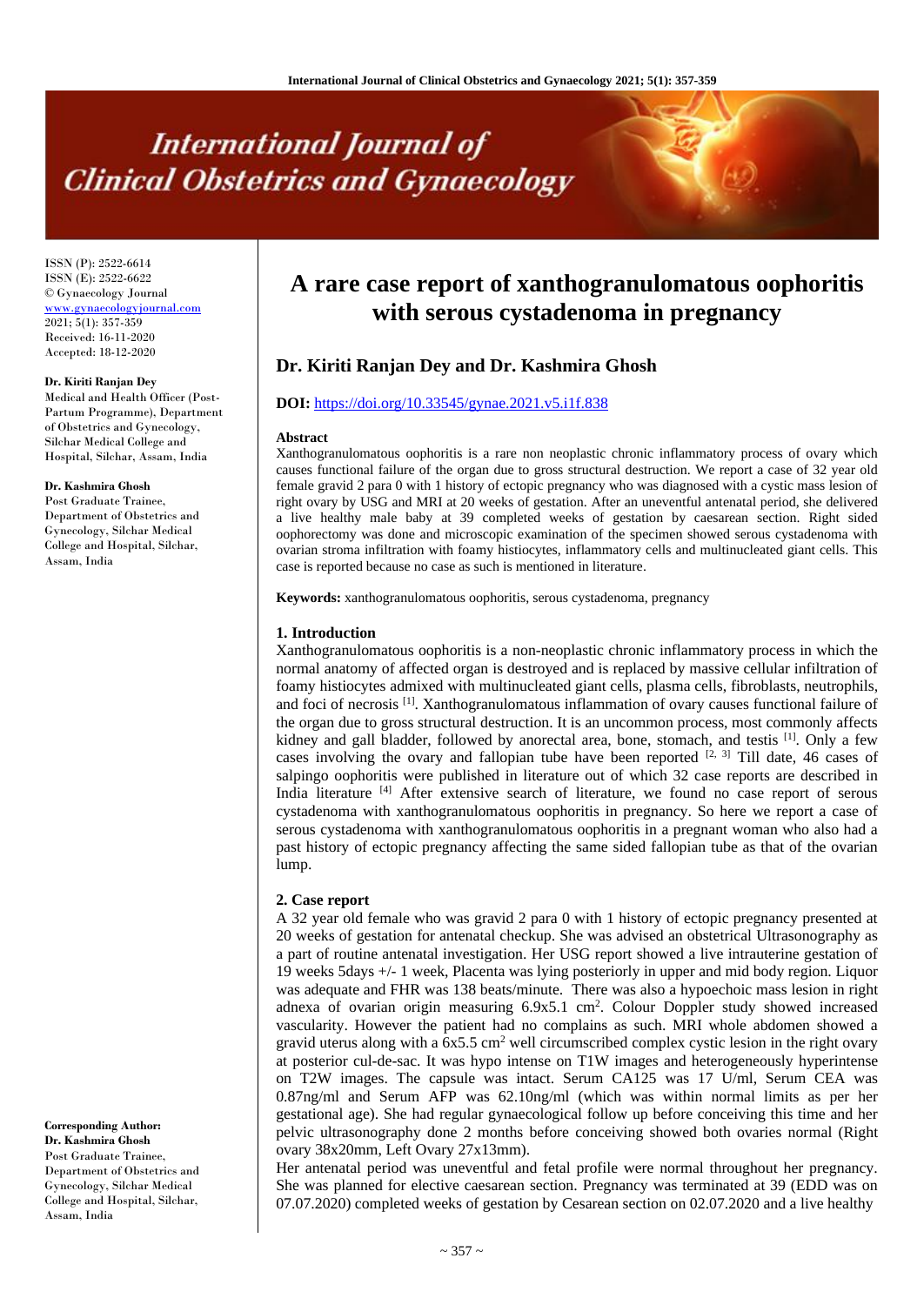male baby was delivered. Intraoperatively a right sided ovarian lump was seen, right sided fallopian tube was absent. The lump was not adherent to adjacent structures and there was no free fluid in the peritoneal cavity. Right sided oophorectomy was done and specimen was sent for histopathological study. The left sided fallopian tube and ovary was normal.

Soft tissue specimen of right ovarian cyst measured 6x5cm<sup>2</sup>. On cut section, the cyst contained yellowish solid material. Microscopic examination showed serous cystadenoma with ovarian stroma infiltration with foamy histiocytes, inflammatory cells and multinucleated giant cells. The tissue specimen was also subjected to special stains like Acid fast stain, PAS and GMNS stain and was negative for microorganisms thus ruling out Tuberculosis and fungal infection. Based on the unique pathological and histological features, xanthogranulomatous oophoritis was confirmed. The post-operative period was uneventful and on 6 months follow up patient was asymptomatic and her baby was doing well.



**Fig 1:** USG showing the right adnexal mass lesion



**Fig 2:** Microscopic low power view



**Fig 3:** High Power 20x microscopic view

## **3. Discussion**

Xanthogranulomatous inflammation of the female genital tract is very rare and if involved is confined to the endometrium [4]. It was first described by Kunakemakorn *et al*. in his first case of xanthogranulomatous inflammation of serosa of uterus, left fallopian tube, and ovary in his report of inflammatory pseudotumor in the pelvis in 1976  $[5]$ . The youngest case was reported by Harshawardhan *et al*. in 2015 of a 2 year old female child with right sided xanthogranulomatous salpingo oophoritis [6] .

The etiopathogenesis of xanthogranulomatous inflammation still remains unclear. Theories like abnormality in lipid metabolism, infection, ineffective antibiotic therapy and ineffective clearance of bacteria by phagocytes are proposed [7] Infection with organisms like Proteus, E coli and Bacteroides fragilis, Actinomyces and Staphylococcus aureus are reported as probable causative organisms in studies [8, 9] Uterine artery embolization, gloves dusting powder and altered lipid metabolism are also hypothesized to cause the pathology [10, 11, 12, <sup>13]</sup>. Association with inadequately treated pelvic inflammatory disease Endometriosis, Intrauterine device use has also been reported [10].

Sometimes internal organ bleeding and obstruction may predispose to infection, tissue necrosis, followed by the release of cholesterol and other lipids and resultant in phagocytosis by macrophages and formation of foam cells  $[7]$  The previous history of tubal ectopic pregnancy followed by salpingectomy in our case might had been a predisposing factor for PID and tissue necrosis which might have led to such changes.

The condition very closely mimics Malakoplakia, where the foamy histiocytes have eosinophilic granular cytoplasm (Von Hansemann histiocytes) and show the cytoplasmic concentric calcific bodies known as Michaelis-Gutmann bodies which are absent in xanthogranulomatous inflammation Immunohistochemical stains help in establishing the diagnosis, including CD 68 for histiocytes, CD 20 for B lymphocytes and CD 3 for T lymphocytes. Both the conditions may share a common pathogenesis [4] .

Xanthogranulomatous oophoritis are often confused with ovarian malignancy because of similar clinical and radiological imaging findings. One case is reported in combination with ovarian serous cystadenoma by Anant M *et al*. in 2020 [7] . However no case has been reported with pregnancy. In our case, serous cystadenoma with xanthomatous oophoritis was present in pregnant state. Ovarian cysts are found in 4.1% of secondtrimester and third-trimester obstetric sonographic examinations [14]. Of these, neoplasms constitute a significant number and most are benign. The types of ovarian cyst most frequently encountered in the pregnant women were dermoids and cystadenoma<sup>[15]</sup>.

## **4. Conclusion**

Serous cystadenoma is a bening neoplastic change of ovary and the most common benign ovarian neoplasm whereas xanthogranulomatous oophoritis is a chronic inflammatory change of the organ. Literature review shows no realtion in the etiopathogenesis of both. The pathogenesis of xanthogranulomatous change of ovary is not related to pregnancy as well. However, this case is unique because the patient had a history of same sided ectopic pregnancy as that of the ovarian mass (right side) for which she underwent right sided salpingectomy. This might have predisposed to infection and chronic inflammation which might have lead to xanthogranulomatous changes of ovary. We are reporting this